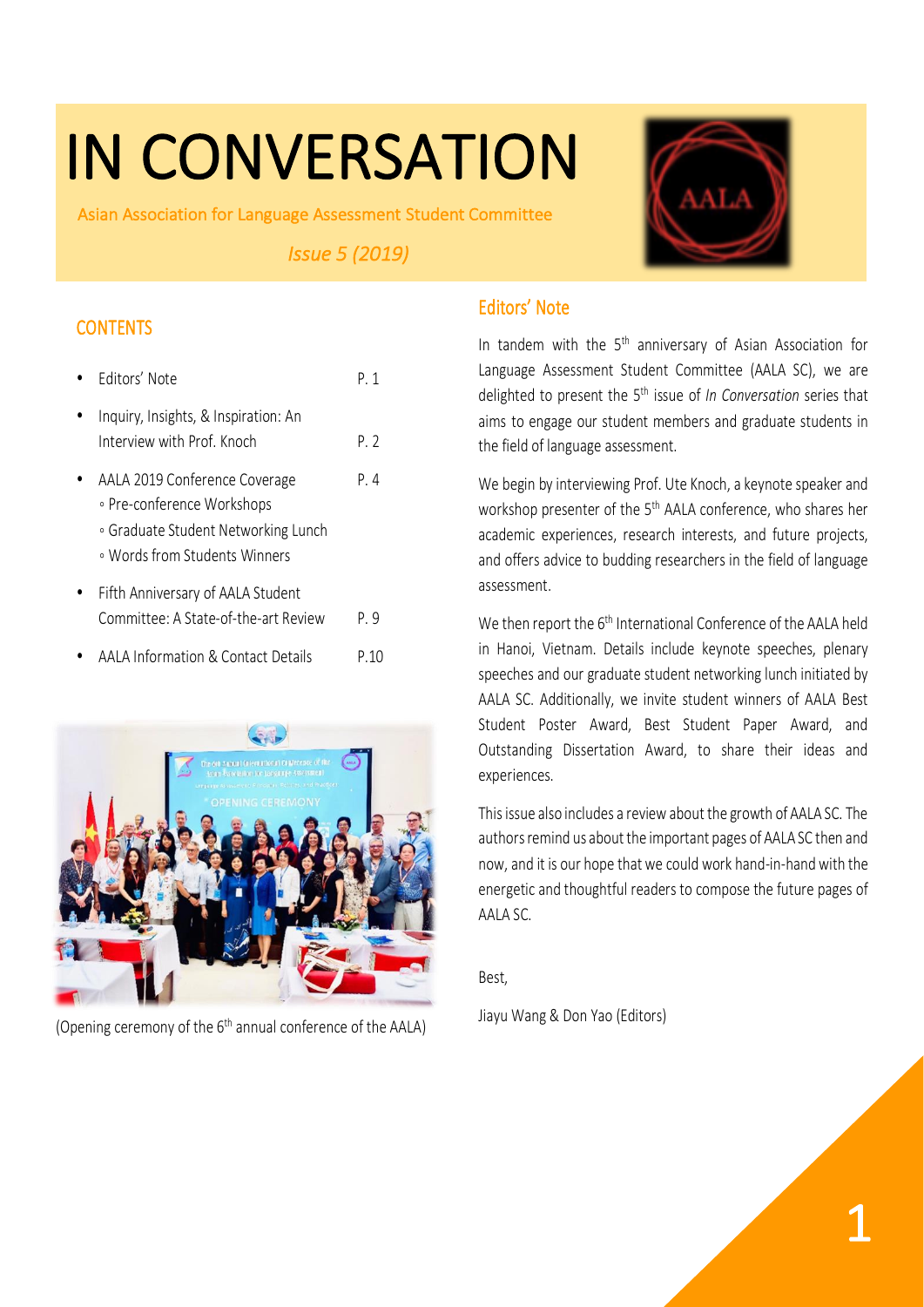# Inquiry, Insights, & Inspiration: An Interview with Prof. Ute Knoch

Interviewed by Jiayu Wang



In this section, we are honored to invite the past Keynote speaker and workshop holder Ute Knoch to share her academic experiences and give some suggestions to student members in AALA.

Associate Professor Ute Knoch is the Director of the Language Testing Research Centre at the University of Melbourne. She has published widely with nearly 40 peer-reviewed publications which have been published in journals such as Language Testing, Language Assessment Quarterly, TESOL Quarterly, Applied Linguistics, Assessing Writing, Journal of Second Language Writing and Language for Specific Purposes.

Her research interests are in the area of writing assessment, rating processes, assessing languages for academic and professional purposes, and placement testing. She is currently the Treasurer of the Applied Linguistics Association of New Zealand (ALANZ), and the member of Association of Language Testing and Assessment of Australia and New Zealand (ALTAANZ), Applied Linguistics Association of Australia (ALAA), American Association of Applied Linguistics (AAAL), and International Language Testing Association (ILTA).

In 2020, Prof. Ute Knoch won ILTA/SAGE Best Book Award for the monograph Assessing English for Professional Purposes (2019) published by Routledge (with Suzy Macqueen). In 2014, She was awarded the TOEFL Outstanding Young Scholar Award by the Educational Testing Service (Princeton, US), recognizing her contribution to language assessment.

(Source : https://findanexpert.unimelb.edu.au/profile/186949-

ute-knoch & https://arts.unimelb.edu.au/language-testing- research-centre)

#### Professional background:

*As an established scholar in the field, you are the role model of numerous young researchers. Could you share some of your early experiences as a preliminary researcher, and why and how you entered the field of language assessment?* 

I became interested in language assessment during my Masters course. I liked how language assessment blends both psychometrics and insights from other areas of applied linguistics. And I really like how it is so practical and has real-life applications. These days, I really enjoy working with clients from outside of our field on solving real-world problems. When I first started out, I tried to get involved in many areas of language assessment, as a rater, invigilator, item writer, but also as a research assistant on a number of projects conducted by Assoc Prof Cathie Elder who was at the time establishing the Diagnostic English Language Needs Assessment (DELNA) at the University of Auckland.

*You are well-known for your contribution to rating issues. What motives you to study raters, rating criteria, and training, among a variety of issues in language assessment?* 

My initial focus was more on issues relating to rater reliability, but in recent years I have become much more interested in the construct that is 'hidden' in rating criteria and how the rating processes can be validated as a whole. It's an interesting area, because so many different aspects of the assessment interact with each other that it is hard to pull everything apart.

*As a researcher with so many duties and publications, how do you manage you daily schedule?* 

This is a real challenge on a daily basis, and I feel that I am never doing anything well because I have to rush everything. I just try to be organized, keep a list of things I need to do and prioritize these each morning to meet urgent deadlines. But even with this in place, I often run behind time and I always feel guilty.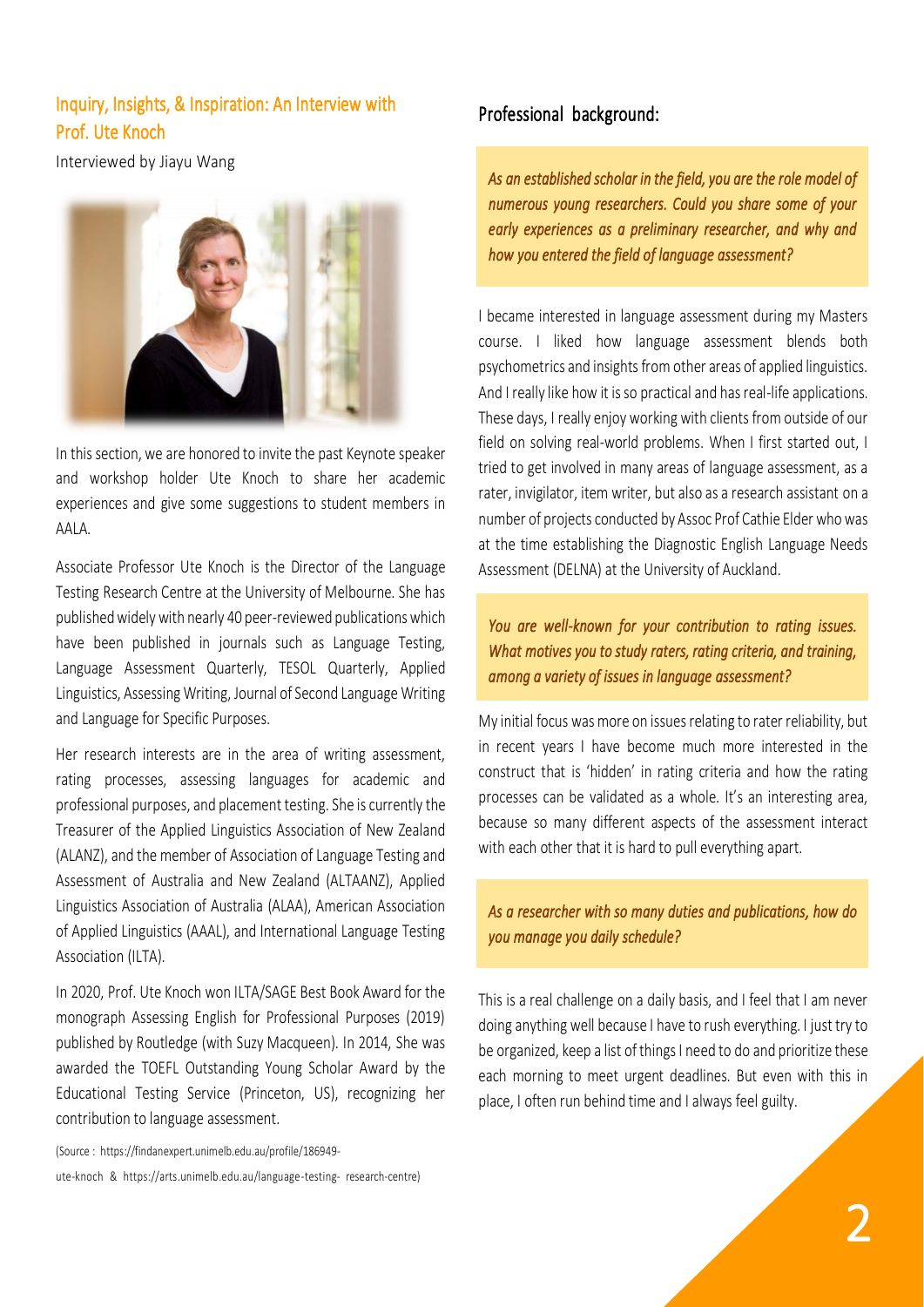#### Research:

*As an expert in rating issues, could you summarize for us about what have been done, what we are doing, and what are yet to be done in terms of rating-related research?* 

*Could you introduce something about the research project you are working on?* 

I am working on various projects at any one time. I'm particularly interested in the assessment of the language proficiency of overseas-trained health professionals and how we can improve our assessment practices that are used as part of the registration processes of these professionals. It's an interesting area because it stretches what we consider 'language' and it also directly intersects with policy and policy considerations. So, I am hoping to dig deeper into this area in the next few years. I am currently working on a project that looks at the communication of overseastrained nurses who have recently entered the workforce here in Australia, to examine what aspects of communication they particularly struggle with.

#### Advice for AALA student members:

*What do you think of the most important skill for AALA student members for their professional development?* 

This is a difficult question to answer as it really depends on individual research interests. I think it is a good idea to get a good grasp on various statistics used in language assessment as this widens the type of research someone can do and/or interpret. But I also think it's really important to not overvalue statistics and get a good grasp of issues relating to test constructs and validation. My other suggestion is not so much a skill but a recommendation to get involved in the language assessment community as much as possible by being involved in your local professional organization. The International Language Testing Association (ILTA) is also just establishing a Graduate Student Assembly, so there is another group students can get involved

"My other suggestion is not so much a skill but a recommendation to get involved in the language assessment community as much as possible by being involved in your local professional organization."

in. It's a great way to get to know established researchers and this opens many doors later on.

*It is not easy for new-comers in our field to publish their research. Could you give some suggestions to the AALA student members for their publication?* 

My suggestion would be to work as much as possible in teams with more experienced researchers. When I was a graduate student, I was lucky enough to be involved in a couple of team projects with established researchers and through carefully watching what they did, I was able to get a better understanding of the publishing process. It starts by making sure the journal targeted is appropriate for the work you would like to publish. I suggest only submitting an article when you are absolutely happy with it – this includes having it proof-read before submitting it. When responding to reviewer comments, carefully acknowledge and consider the feedback they have provided, even if you don't always fully agree with it. In 99% of cases, the comments will make the paper stronger, even if they can be annoying at times!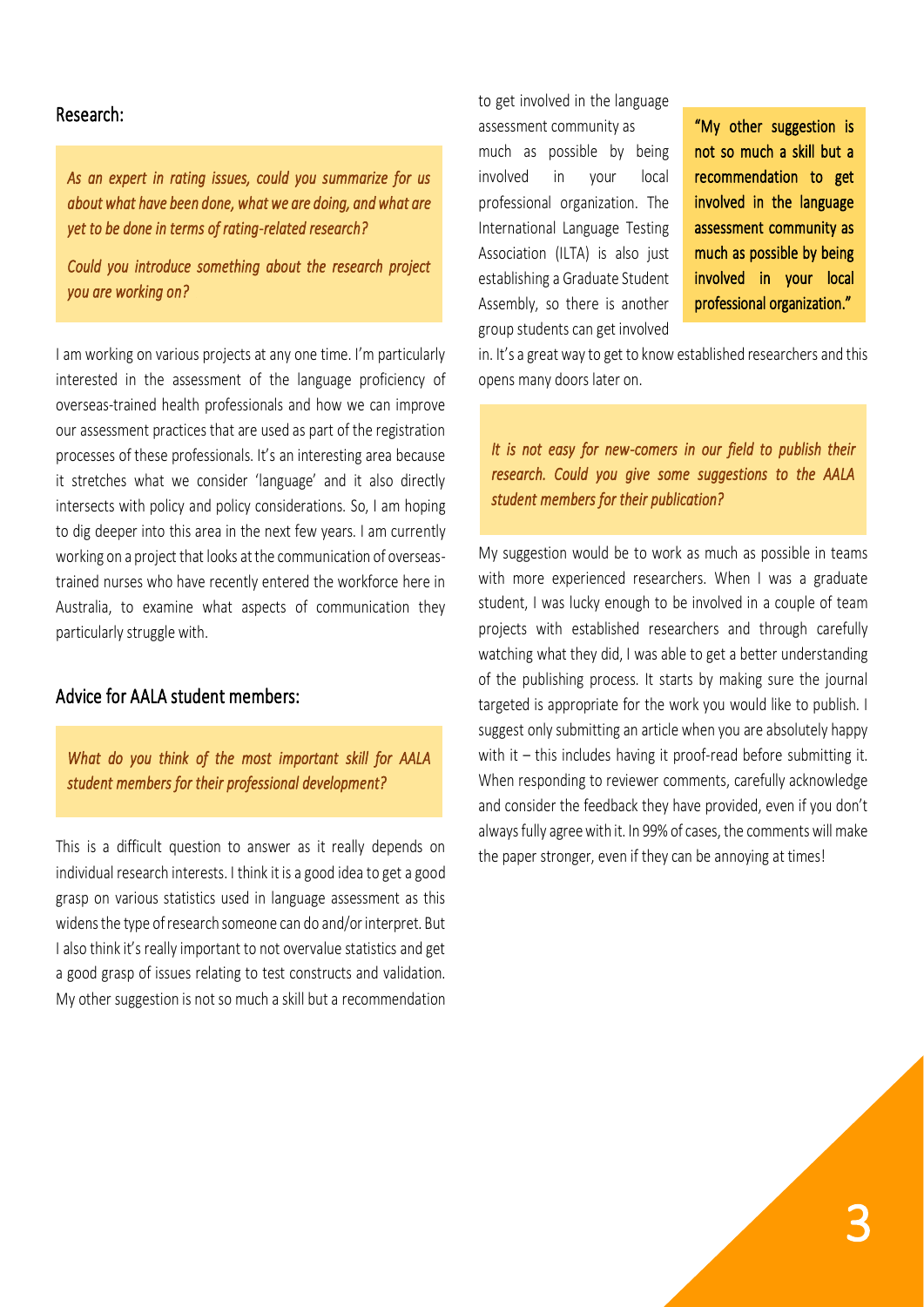## AALA 2019 Conference Coverage

#### Report by Ivy Chen

The 6<sup>th</sup> International Conference of the Asian Association for Language Assessment was held on October 16-18 in Hanoi, Vietnam, hosted by the University of Languages and International Studies - Vietnam National University, Hanoi (ULIS-VNU) and cohosted by The National Foreign Language Project (NFLP) of the Ministry of Education and Training of Vietnam with the associate hosts of the University of Foreign Languages – Hue the University and University of Foreign Language Studies – The University of Danang. The theme of the conference was "Language Assessment: Principles, Policies, and Practices".

123 registered conference participants from over 16 countries and regions attended, among which there were 24 student participants. The conference comprised of four pre-conference workshops, two keynote speeches, three plenaries, a plenary panel discussion, two symposia, 55 papers, and 15 posters.

The first day of the conference began with a lovely opening and awards ceremony, followed by Barry O'Sullivan's keynote speech locating the concept of a comprehensive learning system within

the socio-cognitive model of test development and validation, and linking it to the education of stakeholders, especially policy makers. This was also the day of our well-received graduate student networking lunch (see p. 5 for details). The poster session was held after lunch. Those of us who attended the banquet enjoyed a meal at Ben Bac and a cruise along the Red River, accompanied by Vietnamese performers.

On the second day of the conference, we continued with more interesting papers, symposia and plenaries. We ended the conference with Nick Saville's keynote speech advocating for the use of plurilingualism in the classroom with the aim to assess language in terms of plurilingual competences.

Lastly, we'd like to congratulate once more the winners of the best student poster award (Sha Liu), best student paper award (Thuy Ha Lam Thai), and outstanding dissertation award (Zhang Xiaoyi). See page 7 & 8 for a few words from these winners.

Overall, it was an intellectually stimulating conference held in the beautiful ULIS campus.



(Group picture at the 6th annual international conference of AALA)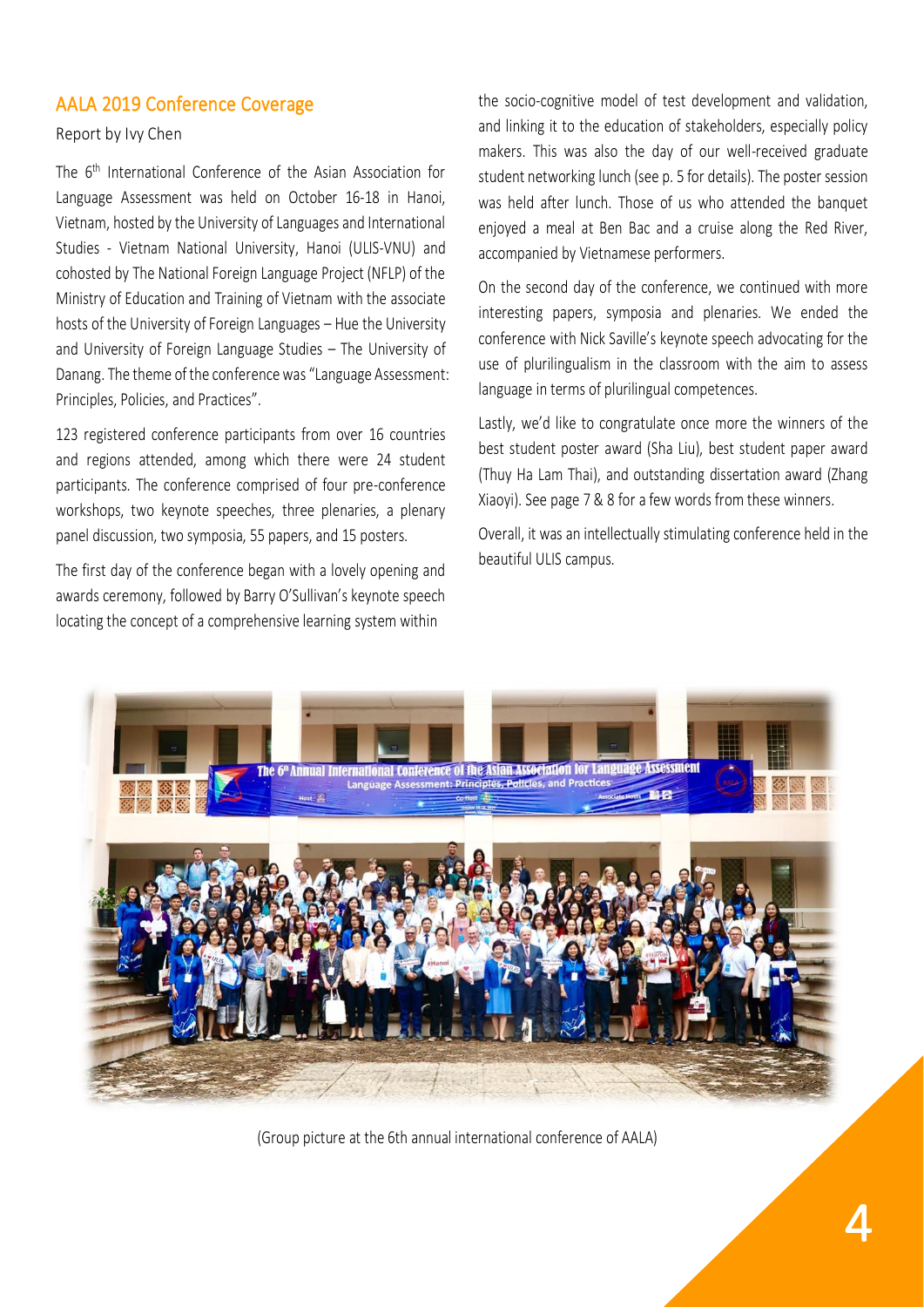## Pre-conference Workshops

*Workshop 3: Speaking and Writing Rater Training*  Report by Sha Liu

"Workshop 3: Speaking and Writing Rater Training" was conducted by Professor Sara Cushing, Georgia State University and Senior Faculty Associate for the Assessment of Student Learning in the office of Institutional Effectiveness.

The purpose of this workshop was to familiarise participants with scoring rubrics for the assessment of speaking and writing and to raise their awareness of the importance of ensuring the quality of scoring for assessment purposes. In doing so, Professor Cushing started the workshop with a brief discussion of the importance of using scoring rubrics for the assessment of speaking and writing. Then she walked participants through the process of rater training, using a classroom-based writing rubric and sample essays. By the end of the workshop, participants learned to align their own internal criteria for assessing writing with the language of a scoring rubric, match features of an essay with descriptors, and justify a numerical score. The workshop was highly interactive, which encouraged active and total participation from all participants, thus enabling them to get the most out of the highly informative and systematic review of scoring rubrics and theories underpinning the development and application of such rubrics in their own contexts.

#### *Workshop 4: Assessing students in the CLIL (Content and Language Integrated Learning) classroom*

Report by Kana Matsumura

As Dr. Llosa describes in her workshop booklet, language learners in CLIL classroom face a double challenge: they are learning content (e.g. science) at the same time as they are developing their L2 language proficiency. In the workshop, she showed how instructors can help learners appreciate content lessons by using science standards and instruction in the U.S. as an example. First, participants in the workshop were asked to imagine that we were 'students' in the CLIL classroom. We were shown the night sky with lots of stars and one shooting star in the screen. We were also asked to present anything we had seen in the screen. Dr. Llosa asked many questions that brought out target vocabulary and expressions from participants. Then she distributed a bag of real meteorite specimens to each group and told us to observe them with magnets and magnifying glass to express the properties. Through activities, unknowingly, we learned physics and science knowledge and vocabulary such as the universe, meteorites and gravity. In group work and pair work activities, participants would learn both knowledge and language skills by having conversations with group members in English and asking questions to the instructor. All the classroom activities were so exciting and interactive that they seemed such an improvisation. However, as Dr. Llosa explained, they were based on curriculum and lesson plans that had been well thought out by both language and content instructors. It should be this long process of effort that could support language learners in the CLIL classroom in ways that simultaneously promote their content and language learning. Through this workshop, we were able to understand the essence of CLIL and we got some tips that we can use in our classroom tomorrow!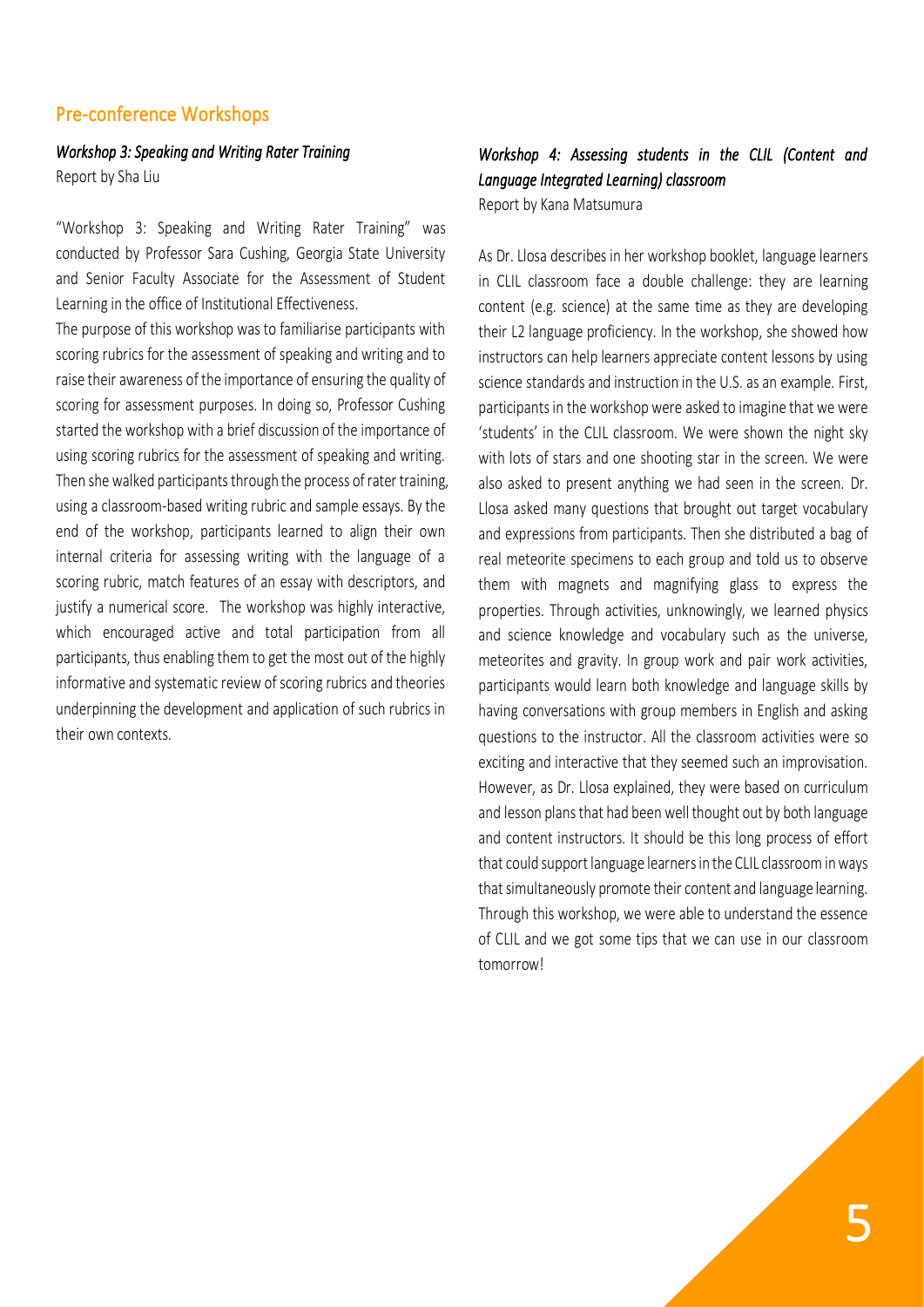#### AALA Graduate Student Networking Lunch

Report by Don Yao

The AALA Graduate Student Networking (GSN) Lunch held at the University of Languages and International Studies (ULIS) in Hanoi on 17 October, 2019 was a great success. The main purpose of this session was to ask invited guests to share their wonderful career and research experience to graduate students or young scholars.

This year, we are very lucky that 7 invited guests attended this session including Prof. Barry O'Sullivan (keynote speaker), Dr. Nick Saville (keynote speaker), Dr. Nguyen Thi Ngoc Quynh (local chair), Prof. David Qian (Immediate past president), Prof. Antony Kunnan (founding president), Prof. Lorena Llosa, and Prof. Kellie Frost to share their life experience and their thoughts about research. One of the most sharing was that by Prof. Llosa who said: "As a graduate student, especially for those Ph.D. students, do not take study as the only one thing. Try to make some more friends and cultivate your own hobbies and interests!"

Following the sharing session, we had a raffle draw like previous years. In addition to a book on applied linguistics contributed by our immediate past co-chair Rongchan Lin and gifts sponsored by our co-chair Sha Liu and other speakers/EB members, Prof. Young-Shik Lee also contributed some gifts that he brought from Korea to our students.

Due to the time limitation, the whole session lasted for only 45 minutes. But after the session, our students would have a clearer sense of what s/he should do in the field of language assessment!









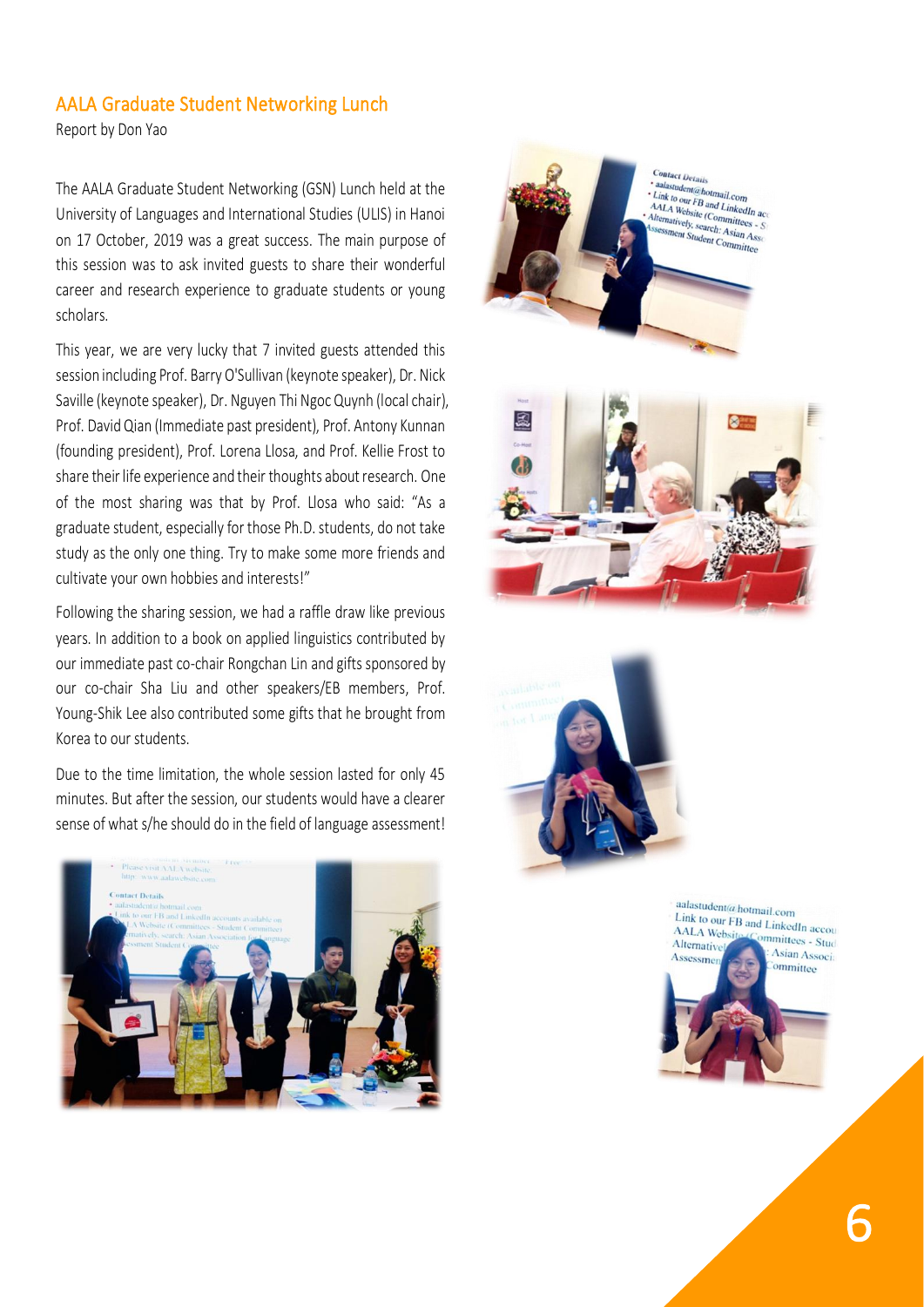#### Words from Students & Dissertation Award Winners

### AALA Best Student Poster Award



Hello AALA student members. I am Sha Liu, a doctoral student at School of Education, University of Bristol, UK. My research includes diagnostic assessment of writing, automated writing evaluation, and eye-tracking.

I am very lucky and honoured to have won the 2019 Best Student Poster Award. My doctoral research focused on using Automated Writing Evaluation (hereafter AWE) as a diagnostic assessment tool in Chinese EFL writing instruction. Despite the rapidly increasing use of and research on AWE in recent years, little has been known about whether and how L2 students engage with AWE feedback in the process of essay revision. However, students' active engagement is the key to unlock the perceived benefits of such feedback. Informed by the engagement theory and diagnostic assessment, my study set out to investigate how 25 Chinese EFL students at a Chinese university engage with Cambridge English Write & Improve® (a new AWE system) as a potential source of diagnostic feedback cognitively, behaviourally, and emotionally and explore the underlying reasons for such engagement. Data from multiple sources were collected and examined, including students' assignment records, eyemovement data together with subsequent stimulated recall interviews, reflection essays and questionnaire responses. Based on the preliminary findings, all participating students demonstrated a high level of engagement with Write & Improve and made active revisions in the process of essay revision. However, their way of interacting with the system differed because of a myriad of factors (e.g., English proficiency, previous AWE experience etc.). I am now still in the process of data analysis but it is believed that findings from this research may provide important theoretical, methodological, and pedagogical

implications. Theoretically, the investigation of AWE as a diagnostic assessment tool through the lens of engagement theory points to possible frameworks for the conceptualisation of further AWE research. Methodologically, the explorative use of eye-tracking measure may provide important implications regarding the feasibility of eye-tracking as a process-tracing method in AWE research. Pedagogically, the findings may inform writing teachers about how AWE can be effectively implemented to facilitate the teaching and learning of EFL writing.

I am indebted to my supervisors, Professor Guoxing Yu and Professor Sally Thomas, for their guidance and support. I am also thankful to Cambridge Assessment English for providing me with full access to Write & Improve. Additionally, I am extremely grateful to Education Testing Service for awarding me TOEFL Small Grants for Doctoral Research in Second or Foreign Language Assessment and to British Council for Assessment Research Awards and Grants. My sincere gratitude also goes to Colston Research Society for awarding me the Travel Award. Their generous funding allowed me to carry out my research and attend the conference at Hanoi, Vietnam.

Last but not the least, I would like to share with student members and graduate students in general a quote from PhD SOS that has inspired me along every step of my doctoral study journey: "A PhD is so much more than a degree. It can break you down into your most vulnerable form but has the potential to build you back together to become a resilient, determined, humble, and knowledgeable researcher. This process takes time and patience. Please don't give up on yourself. It's not just about getting the degree. It's about becoming who you are meant to be."

7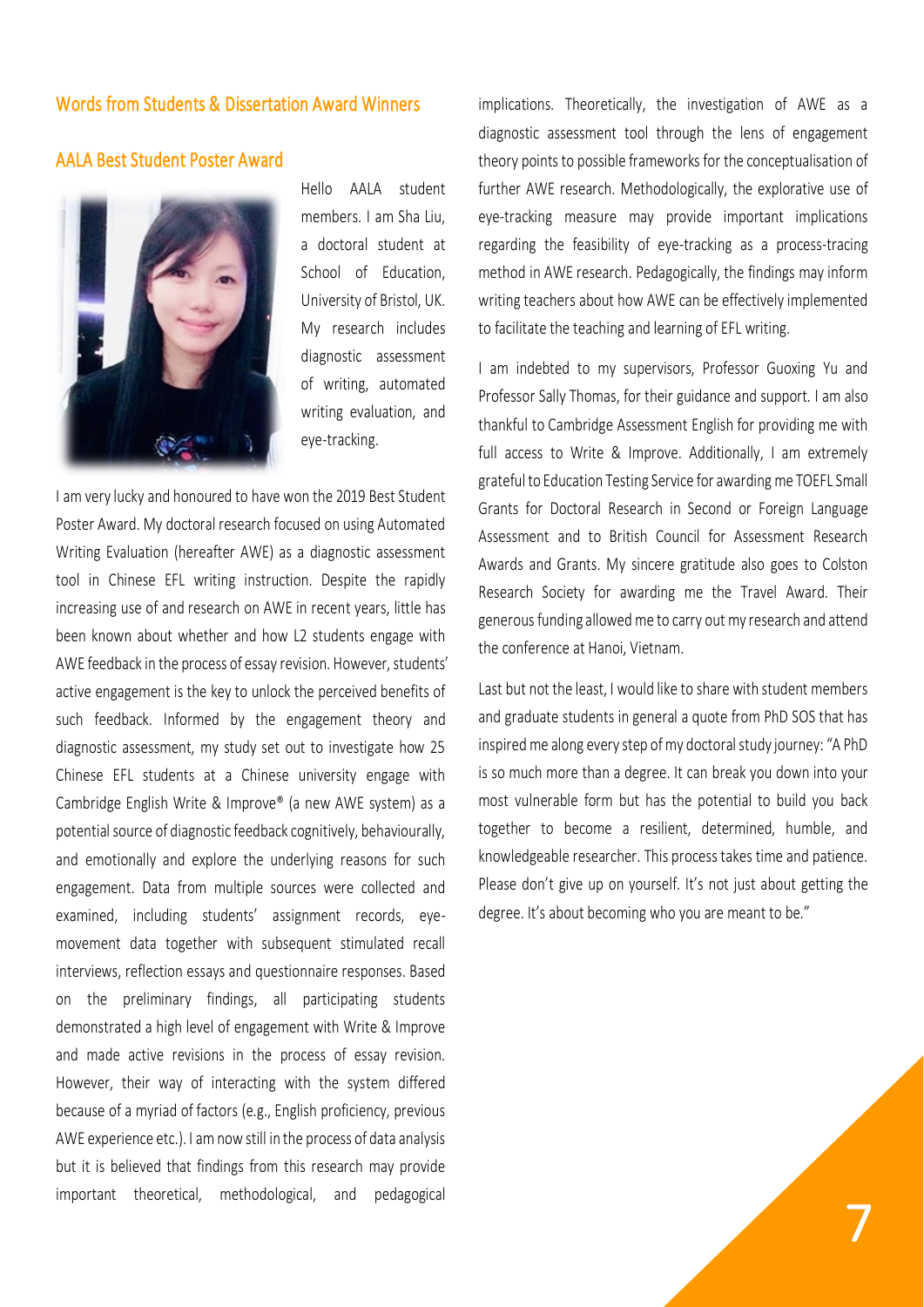#### AALA Outstanding Dissertation Award



#### Self-introduction

My name is Xiaoyi Zhang. Currently I am working as a lecturer at Fudan University in China. I got my PhD degree in language testing and assessment from Shanghai Jiao Tong University, and my research interests include but are not limited to the development and validation of rating scales in speaking performance assessment, language

proficiency scales, skill integration, reading diagnostic assessment, and computer-based language assessment.

#### Introduction of the study that won you the award

In my PhD dissertation, I applied and justified the interactionalist construct theory in speaking performance rating. I first defined the speaking construct from the interactionalist perspective, which can be readily applicable to relevant studies on speaking assessments. Based on that, I proposed three types of rating scales in accordance with the minimal, moderate and strong claims of interactionalism. Then I conducted multi-dimensional analyses of how the rating scales affected the assessment of examinee performance, score consistency across tasks and raters, and score meaning and interpretation, using both quantitative and qualitative. All this helped me to depict a picture of how rating scale, with controlled interactions between learner factors and contextual variables, can influence speaking performance rating and the operationalization of test construct.

#### Suggestions to our student members and graduate students

Work hard and play hard! Don't forget to enjoy life and love vourself. **O** 

p.s.: Particularly, I would like to take this opportunity to extend my heartfelt appreciation to my supervisor Prof. Yan Jin, for her helping pave the way for my research, getting me involved in the project, and giving me full trust and support without any reservation. My equally heartfelt thanks go to Prof. Ute Knoch, Dr. Michael Linacre, and Prof. Jinsong Jason Fan, for their suggestions and quick responses to my problems on the

research. I would also like to express my gratitude to the National Education Examination Authority (NEEA), Ministry of Education and the Administration Office of College English Test (CET), for their financial and logistical supports during the process of data collection.

#### AALA Best Student Paper Award



Hello, I am Thuy Thai, a PhD student at University of Huddersfield, the UK. Being an awardee of the Best Student Paper this year is an enormous honour to me and a great recognition of the quality of my research project. I am very happy to share my story with you, AALA student members.

My research interests include speaking assessment and raters' scoring decisions. My award winning paper qualitatively looked at how a group of raters made sense of the first standardised test ever in their local context and how they made sense of the rating job they were doing. Moreover, my study tried to further understanding of how the raters made their scoring decisions. I would like to take this opportunity to express my sincere thanks to my supervisor, Susan Sheehan, for her kind, encouraging, timely and critical feedback.

More importantly, I would like to thank AALA for organising such an amazing conference with not only the high quality of the papers presented but also the networking opportunities it offers, particularly to early researchers like me. I feel inspired and motivated to go forward. Thank you AALA!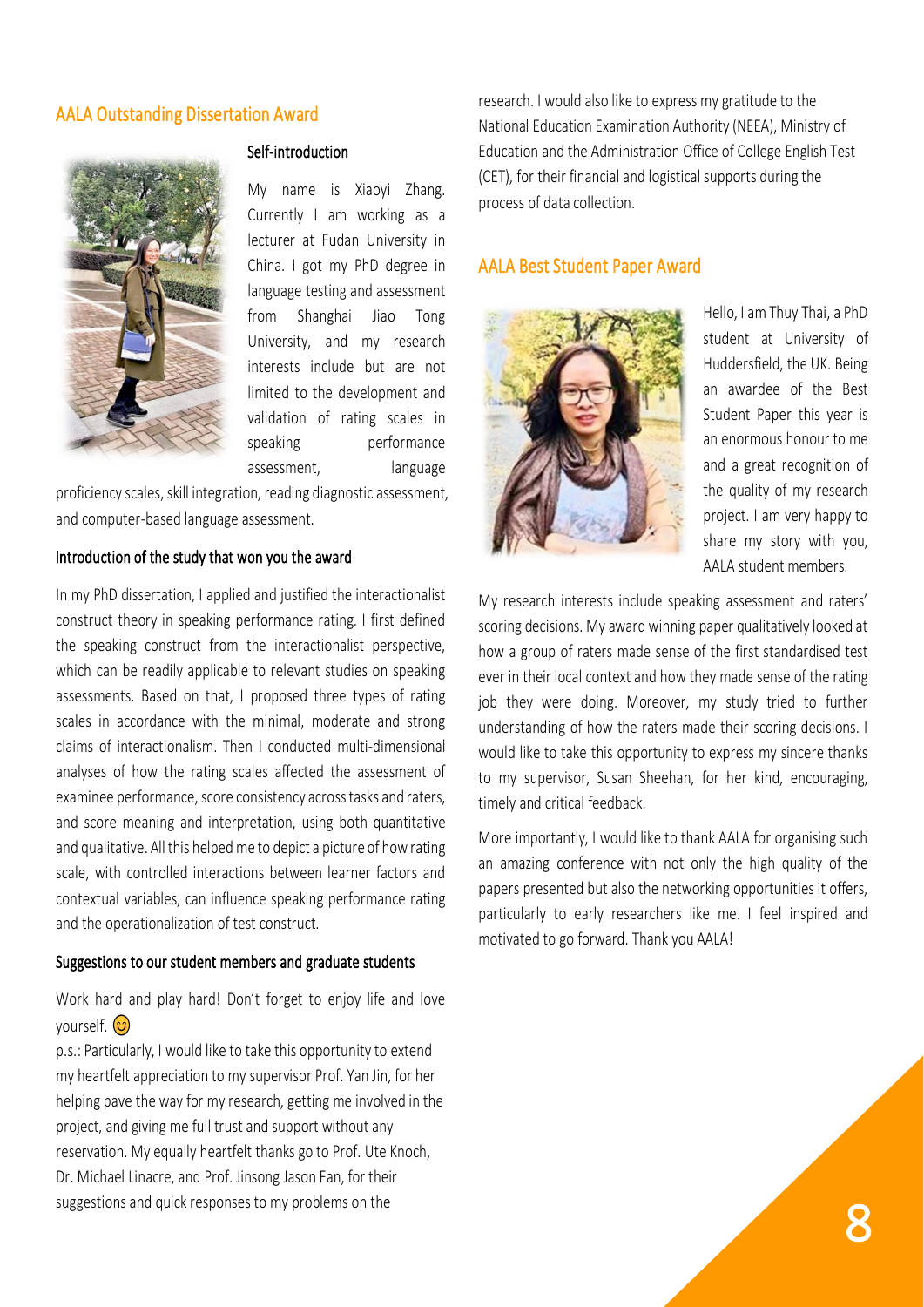#### Looking Back, Going Forward

By Rongchan Lin & Sha Liu

Following the official establishment of the Asian Association for Language Assessment (AALA) in 2014, the AALA Student Committee was formed in 2015 to serve and engage the student members of the AALA. While aligning to the overarching goal of promoting language assessment activities in Asia, the Student Committee is committed to serving the needs of graduate students and enhancing their professional development.



(AALA Executive Board and Student Committee Members in Taipei)

With the strong support from the AALA Executive Board led by the then-president, Professor Antony Kunnan, we were honored to be appointed as the founding co-chairs of the Student Committee. The other founding members of the AALA Student Committee (2015-2017) are Carol Dabarera (Secretary), Xiaohua Liu (Treasurer), Lin Lin (Public Relations Officer), Junghee Byun (Committee Member) and Matthew Wallace (Committee Member).



(AALA Student Networking Lunch 2017)

Under the guidance of our then-advisor, Professor Yan Jin, the Student Committee implemented several student-oriented initiatives. One key initiative was the release of the first issue of our AALA newsletter, In Conversation, in 2016. In that very same year, we also hosted our inaugural Student Networking Session at the 3rd Annual AALA Conference in Bali, Indonesia. At that particular conference, we launched two merit-based AALA Conference Awards, namely the AALA Best Student Paper Award and AALA Best Student Poster Award. The AALA Executive Board has also announced the inception of AALA Outstanding Dissertation Award in end 2016. This award recognizes Asia-based outstanding doctoral research that contributes significantly to the field of language assessment.



(Group Picture at the AALA Student Networking Lunch 2017)

In its few years of existence, the AALA Student Committee has come a long way. This would not have been possible without the strong support from our Executive Board, the dedication of fellow Student Committee members, and the active participation of our student members. We are extremely grateful to have the opportunity to work with experienced scholars and peers who are highly committed to serve our community at large. We have learned and grown a lot during this process.

By the time this article is published, both of us would have stepped down from our respective leadership roles. Handing over the reins to new leadership, we are confident that the Student Committee will grow from strength to strength with your continued support.